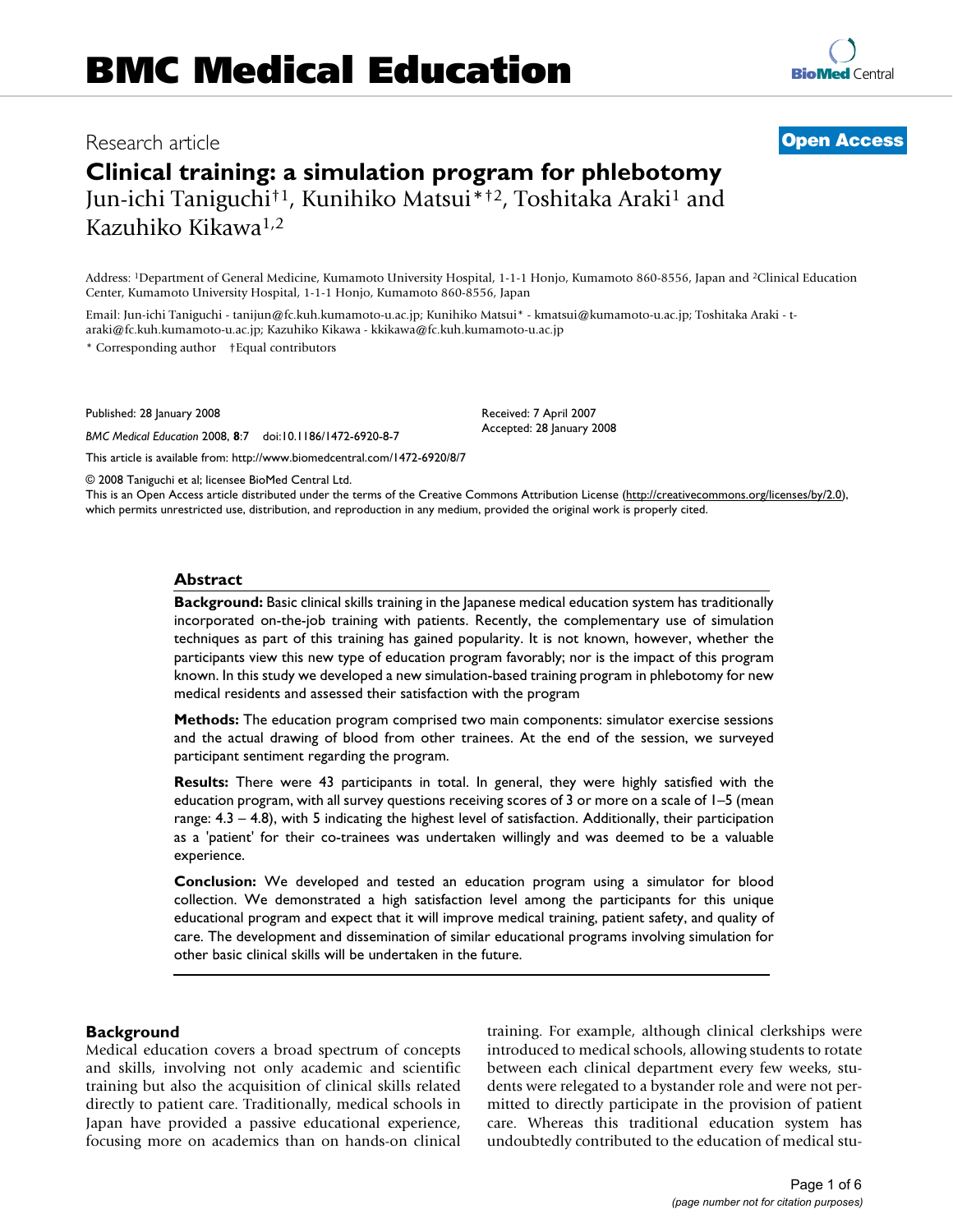dents, it is not well-suited to assisting today's students and young doctors in the acquisition of necessary clinical skills. In fact, under the traditional system, even the most basic skills involved in patient care could only be learned after medical license certification.

In recent years, medical education in Japan has changed greatly. As part of this change, a national core curriculum has been proposed that advocates a shift in clinical practicum training to participatory clerkships. Moreover, the National Common Achievement Test (CAT), which includes Computer Based Testing (CBT) and Objective Structured Clinical Examination (OSCE), was introduced nationally in 2005 [1]. The CBT assesses the student's scientific knowledge and the OSCE assesses basic clinical skills such as effective communication and physical examination. Medical students must pass both of these examinations to progress to the next step of clinical clerks. Therefore, these examinations not only monitor the quality of medical education but also provide quality assurance in patient care.

Previous reports from European medical schools, however, have cast doubt as to the effectiveness of the clerkship experience alone in providing adequate basic clinical skills training [2]. It has been suggested that even so-called basic techniques, when performed without adequate training, can do physical and psychological damage to the patient [3]. Additionally, informed consent of patients to be treated by clinical clerks would be necessary [4,5]. For example, although phlebotomy, the taking of blood samples from peripheral veins, is a routine procedure it can cause pain and carries a small risk of serious complications. In Japan, students have traditionally been trained in performing phlebotomy on real patients prior to licensing, potentially exposing patients to some risk without consent.

Simulation programs have become increasingly popular as they have the potential to reduce patient risk in clinical training and improve the quality of patient care. One example of a simulation program is the Advanced Cardiac Life Support training course [6], and many other such training programs are being developed in Japan. Although gaining popularity, basic clinical skills training programs remain underused in many Japanese medical education programs. Additionally, whether these programs are effective educational tools and whether participants view their involvement favorably is unknown. Thus, in this study we designed a simulation-based education program of phlebotomy for first-year residents and assessed participant satisfaction with the program as an educational tool. Despite having completed medical school and having passed the national board examination, at this stage residents have had few chances to perform phlebotomy, either simulated or with a patient.

# **Methods**

## *Setting*

In April 2006, we conducted a simulation-based phlebotomy education program for first-year residents, in which they received training for drawing blood from the forearm peripheral vein. In addition, the participants had the opportunity to practice on each other at the end of the program. This course was directed by three investigators (JT, KM, and TA), who also acted as trainers for the entire program. The study comprised 43 first-year residents, who were divided into five groups of eight or nine participants each. Each group received identical training sessions, and, prior to the start, the participants were provided with extensive details of the program by the researchers. Each participant submitted a written informed consent both for the education program and for the study. The program and study were approved by the ethics committee of Kumamoto University.

## *Simulation-based skills training program*

Each program session lasted for 3 hours and was conducted as follows.

1. *Video orientation session (20 min)*. Each group of participants was shown a video that provided examples of the basic technique used for drawing blood from peripheral veins. Videos were followed by a brief discussion.

2. *Role playing simulation exercise (40 min)*. Each trainee in the patient role was fitted with a phlebotomy simulator (Kantan-kun [Strap-on Vein Puncture Trainer], Kyoto Kagaku, Kyoto, Japan) that was wrapped around their forearm and simulated blood withdrawal was performed (Figure 1). The phlebotomy simulator provided a realistic tissue feel and realistic vein wall resistance that the trainee in the physician role could feel through the needle. During this procedure, the blood-drawing technique and the trainee's communication skills were assessed based on the structured assessment sheet (Table 1). This assessment sheet was prepared by the authors based on their experience and the regulations of this institution.

3. *Scenario-based simulation (40 min)*. Trainees were paired up and assigned a role playing exercise in which one played the role of the physician and the other the patient in a scenario involving an accident. The trainee in the patient role was provided with information about the "accident" for which they were presenting to the "physician", whereas the "physician" was provided with only minimal information, such as the setting of the accident and the age of the presenting "patient". The "physician" was assessed not only on his or her ability to take blood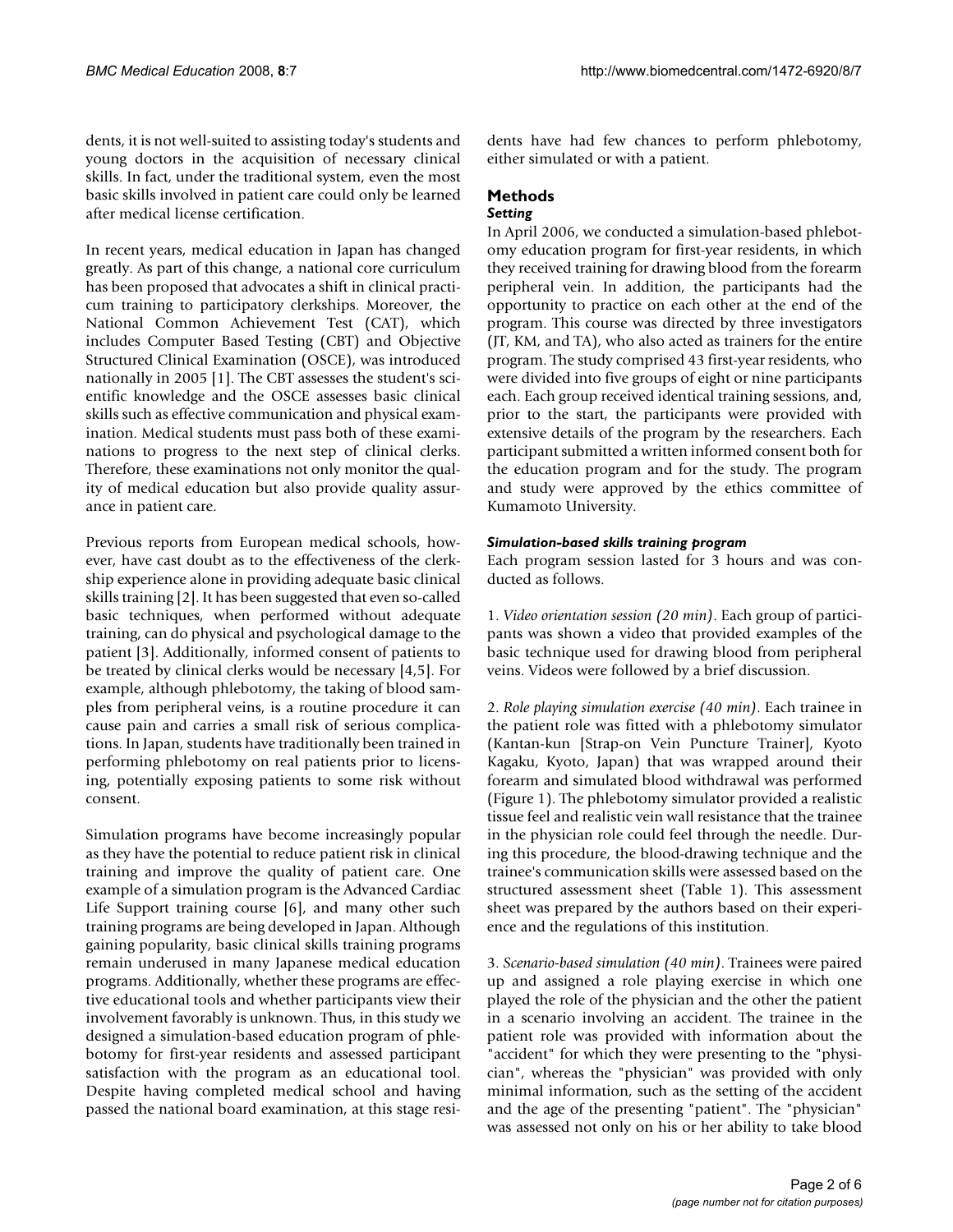

#### **Figure 1**

Photograph showing the blood drawing simulator placed on the forearm. Fake blood is drawn using the simulator.

but also on his or her ability to communicate with the "patient" and obtain pertinent information necessary to make a diagnosis and decide on treatment. All participants played the role of physician and patient at least once. Examples of scenarios that the "physicians" were

#### **Table 1: Phlebotomy training assessment checklist.**

#### **1. Preparation**

- *Preparation of devices and equipment:*
- Preparation of appropriate needle, test tube and other equipment items.

*Confirmation of patient's details:*

• Confirm patient details such as full name, date of birth and address.

#### **2. Implementation**

*Infection control:*

- Hand-washing.
- Use of hand gloves.
- Placement of sheet under patient's arm.
- *Communication with patient:*
	- Verbal communication during the procedure.
	- Observation of patient's facial expression, e.g., pain.
	- Appropriate attitude and provision of explanation, if procedure failed.
- *Foresee nerve injury:*
	- Ask patient about pain and/or numbness.
	- Needle withdrawal.
- *Technical skill:*
	- Use of strapping band and duration of avascularization (within 2 minutes).
	- Angle of needle insertion.

*Arrest bleeding:*

• Confirmation at puncture site and appropriate arrest technique.

#### **3. After blood is taken**

- *Needle-stick accident prevention:*
	- Appropriate handling of used devices such as no recap for needle.

*Clear away:*

• Placing each used device in the appropriate location.

Each item was scored as "performed appropriately", "not performed", or "performed but inappropriately" for each point.

forced to confront included loss of patient consciousness during blood withdrawal, a patient with hematoma, and a patient with median nerve injury. The cases in each scenario were designed based on the authors' personal experience, expected frequency of such a case, and the degree of injury to the "patient". All role-playing sessions were video recorded [7].

4. *Video Review (30 min)*. All participants watched the video recordings of their role-playing scenarios together and discussed their performances with each other and with the trainers. The trainers tried to elicit the participants' assumptions about the situation and their reasons for acting as they did while in the role of physician [8]. Additionally, the participants playing the role of patient were asked to express their impressions about the behavior and performance of their partner "physician". The participants shared their experiences regarding each scenario.

5. *Peer assessment (15 min)*. The quality of each trainee's blood drawing technique was assessed by their peers based on the same structured assessment sheet used in the previous simulator exercise session (Table 1). This was done prior to the next step of performing actual blood draws on each other. The results were not collected by the researchers but were used to gauge the confidence level of each trainee's peers in their ability to properly draw blood.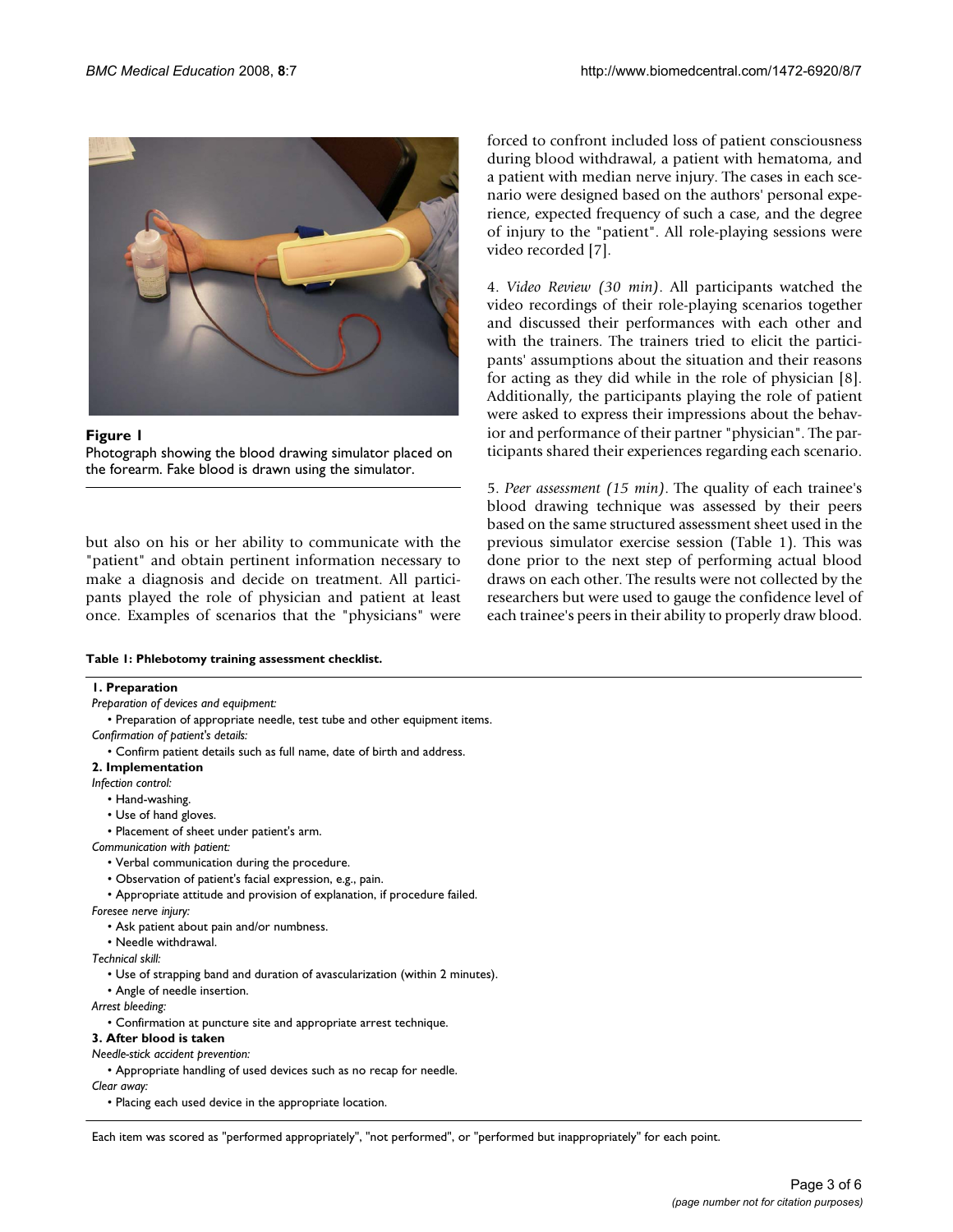6. *Actual blood drawing from other trainees (15 min)*. In the final portion of the educational program, the participants drew blood from each other at most twice, under a trainer's supervision. Whereas training with the simulator was a mandatory part of the medical training program, practicing on other trainees or acting as a subject for actual blood drawing was not, since they would be exposed to some degree of risk of injury. Despite this, all participants completed the entire program.

#### *Survey, data collection, and analysis*

At the end of the session, we anonymously surveyed all participants about their views of the program. Answers to each question were given on a Likert scale of 1 to 5, where a 1 meant fully disagree and a 5 meant fully agree. These results were tallied and displayed using boxplots [9].

## **Results**

The survey questions given to each participant in this study along with the corresponding results displayed as boxplots are presented in Figure 2. In general, the participants reported high satisfaction with the program. For example, detailed questions about their impressions produced answers with mean scores ranging from 4.3 to 4.8 on a scale of 5 (5 being the highest level of satisfaction). Moreover, for the question regarding their experience as a real practice subject for their colleagues, the trainees were in agreement that it not only improved their blood drawing technique, but it also simulated the psychological and emotional experiences of their patients.

## **Discussion**

In this study, we developed and assessed the satisfaction with a new education program on phlebotomy for novice medical residents. This program allowed the residents to experience the blood drawing technique both as a medical



#### Participant survey questions (left) with the corre **Figure 2** sponding boxplots of the results (right) (n = 43)

Participant survey questions (left) with the corresponding boxplots of the results (right) (n = 43). 1: Fully disagree, 5: Fully agree. °: Outlier value. \*: Extreme outlier value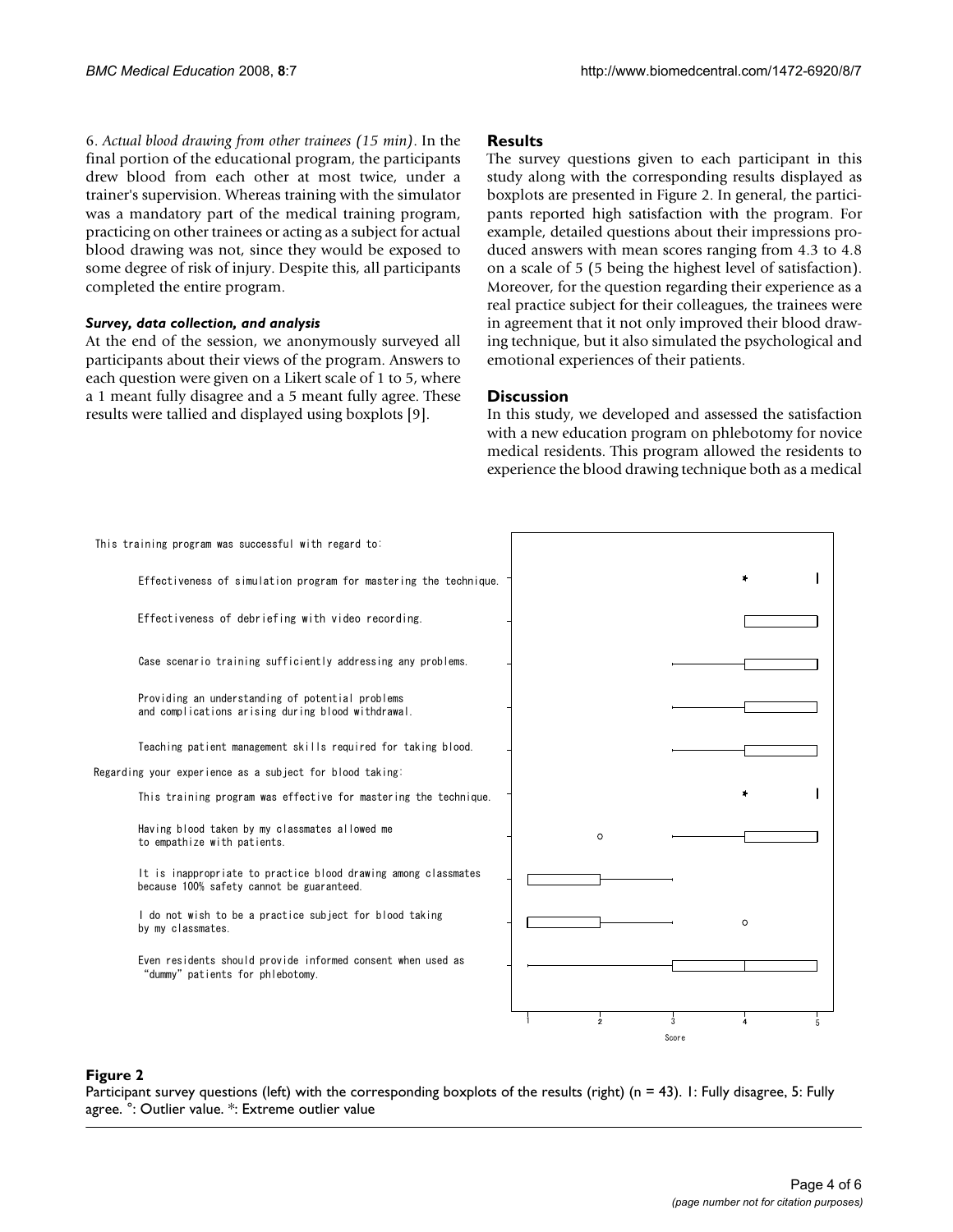professional and as a patient. In general, the participants were highly satisfied with the program.

Our findings are consistent with and extend previous studies from other countries and institutions [4,5,10,11]. At present, we can no longer presume that people will agree to serve as subjects in educational programs [4,5], despite reports such as those by Santen et al. [10,11] that demonstrate a willingness on the part of most patients to allow medical students to perform minor procedures such as suturing, intravenous access, or splinting, even when informed of the student's inexperience. Striking a balance between a minimization of patient risk/concern, while allowing the novice clinician to gain necessary training is an essential part of any educational program to ensure future patient involvement and trainee education. Welldesigned training programs will be necessary to accomplish this goal, as will further studies to assess their efficacy.

Educational programs incorporating role playing and simulation are currently recognized as valuable training tools for medical professionals that enable the attainment of practical skills without posing a risk to patients [12-15]. Our report further shows that this type of program is of great value to the trainees themselves. These programs have the capacity to provide learning of a great number of clinical skills. Trainees learn not only how to properly perform a specific clinical technique and how to manage problems that may arise during the procedure, but also to communicate effectively with patients. This study demonstrated that an important way in which trainees may improve their communication skills is through increased empathy with their patients, gained through discussions in which they learned about their "patient's" physical and emotional experiences during the role-playing exercises and by playing the role of patient for their colleagues.

Although it is clear that simulation-based educational programs have great utility in providing valuable training in basic clinical skills, it is obviously not possible to use such programs for the teaching of more invasive procedures, as it would not be possible to guarantee acceptable safety for the participants in such programs. That does not diminish the value of such programs. Rather, the high level of trainee satisfaction and the potential to learn important clinical skills highlights that this type of program should be an integral part of a larger educational system.

Our study had some limitations. First, the study was a cross-sectional survey of a small number of participants at a single institution, limiting the generalization of our results to other institutions and countries. Our results and the responses from participants may have been influenced

by their cultural background as well as the Japanese style of education system and medical school programs. Second, the survey questions themselves or the fact that participants were surveyed immediately following the conclusion of the education program may have influenced participants' responses to overestimate the satisfaction level, for example by taking advantage of their feeling of accomplishment. Despite these limitations, however, the present findings indicate that our program is of considerable benefit for inexperienced trainees.

## **Conclusion**

In conclusion, we have prepared and tested a new training program for phlebotomy, a technique that is one of the most basic and frequently used by medical professionals. The participants played the roles of both medical professional and patient, allowing them to gain the practical skills necessary to properly perform the technique as well as an enhanced empathy for the patient experience. This represents a valuable and unique educational experience for them. This study further shows that this type of program can go a long way towards meeting patient expectations that physicians will be highly skilled in all aspects of the delivery of medical care. Our results suggest that the unique experience of simulation education may contribute to quality improvement of patient care and safety. The design and employment of effective simulation education programs for various other basic clinical skills will further improve training and should be an integral part of the medical school curriculum.

## **Competing interests**

The author(s) declare that they have no competing interests.

## **Authors' contributions**

JT and KM conceived of the study. JT, KM, and TA were involved in planning and conducting the education program in the study. JT and KM drafted the manuscript. All authors read and approved the final version of the manuscript.

## **Acknowledgements**

this study was supported by Grant-in-Aid for Scientific Research (B) #17390155 and Exploratory Research #19659130 from Japan Society for the Promotion of Science.

## **References**

- 1. Onishi H, Yoshida I: **[Rapid change in Japanese medical educa](http://www.ncbi.nlm.nih.gov/entrez/query.fcgi?cmd=Retrieve&db=PubMed&dopt=Abstract&list_uids=15369878)[tion.](http://www.ncbi.nlm.nih.gov/entrez/query.fcgi?cmd=Retrieve&db=PubMed&dopt=Abstract&list_uids=15369878)** *Med Teach* 2004, **26:**403-408.
- 2. Remmen R, Derese A, Scherpbier A, Denekens J, Hermann I, van der Vleuten C, Van Royen P, Bossaert L: **[Can medical schools rely on](http://www.ncbi.nlm.nih.gov/entrez/query.fcgi?cmd=Retrieve&db=PubMed&dopt=Abstract&list_uids=10447847) [clerkships to train students in basic clinical skills?](http://www.ncbi.nlm.nih.gov/entrez/query.fcgi?cmd=Retrieve&db=PubMed&dopt=Abstract&list_uids=10447847)** *Med Educ* 1999, **33:**600-605.
- 3. Kneebone RL, Scott W, Darzi A, Horrocks M: **[Simulation and clin](http://www.ncbi.nlm.nih.gov/entrez/query.fcgi?cmd=Retrieve&db=PubMed&dopt=Abstract&list_uids=15461655)[ical practice: strengthening the relationship.](http://www.ncbi.nlm.nih.gov/entrez/query.fcgi?cmd=Retrieve&db=PubMed&dopt=Abstract&list_uids=15461655)** *Med Educ* 2004, **38:**1095-1102.
- 4. Howe A, Anderson J: **Involving patients in medical education.** *Br Med J* 2003, **327:**326-328.